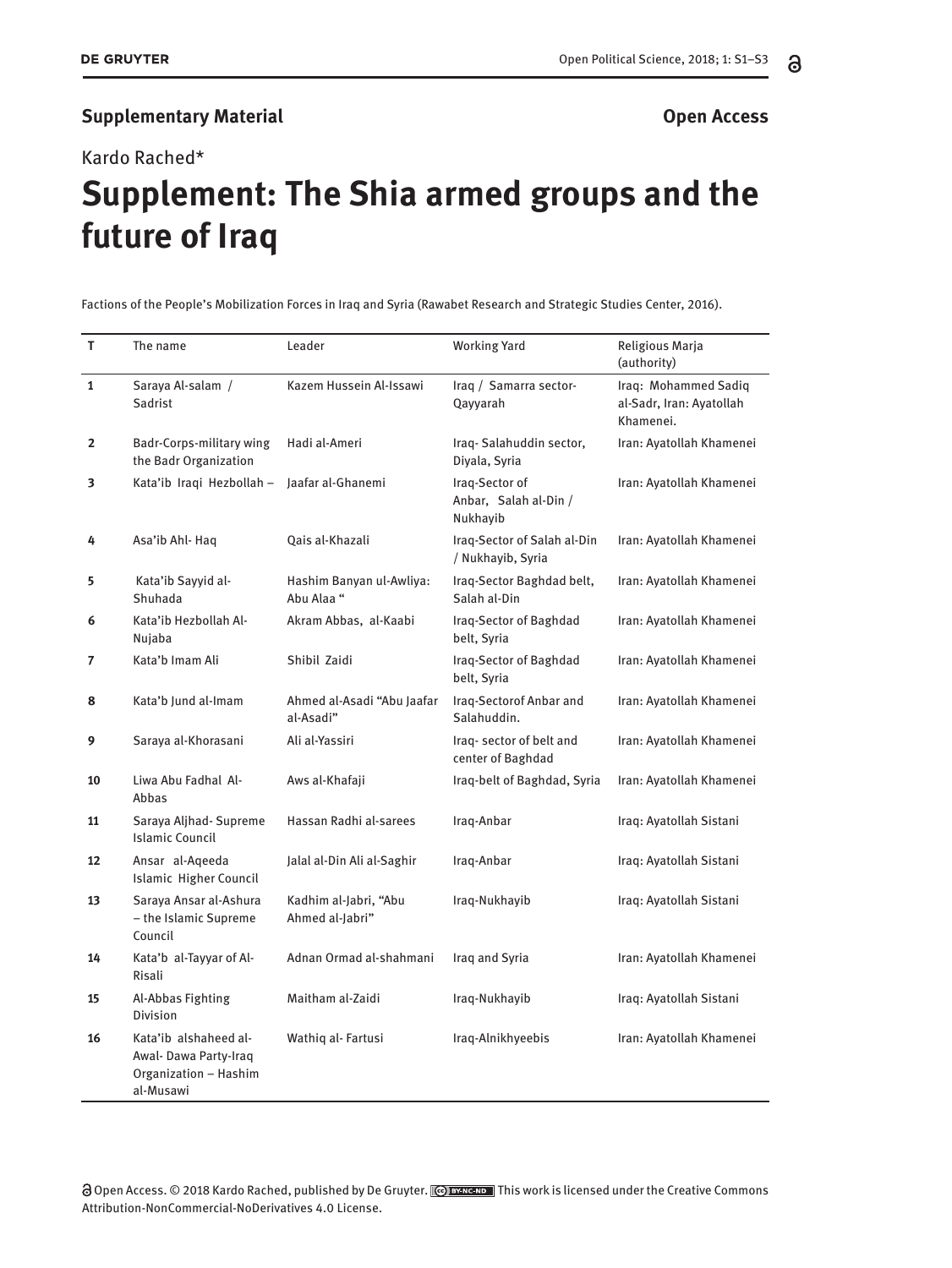ContinuedFactions of the People's Mobilization Forces in Iraq and Syria (Rawabet Research and Strategic Studies Center, 2016).

| т  | The name                                                                                       | Leader                           | <b>Working Yard</b> | Religious Marja<br>(authority)                        |
|----|------------------------------------------------------------------------------------------------|----------------------------------|---------------------|-------------------------------------------------------|
| 17 | Kata'bal-shaheed al-Sadr<br>Awal-Dawa party-Iraq<br>Organization Hashim<br>al-Musawi           | Gen. Abid al-Karim Al-<br>Gazan  | Iraq-Samarra        | Iran: Avatollah Khamenei                              |
| 18 | Kata'b of elite and<br>Ghaith Alhaidara-<br>Dawa Party Home<br>Organization Abdelkarim<br>Anzi | Manaf al-Husseini                | Iraq-Anbar          | Iran: Ayatollah Khamenei                              |
| 19 | Liwa Ali al- Akbar Islamic<br><b>Action Organization</b>                                       | Ali al-Hamdani                   | Iraq-Nukhayib       | Iran: Ayatollah Sadeq<br>Shirazi                      |
| 20 | Liwa al-Shabab al-Risali                                                                       | Maitham Al-allaq                 | Iraq-Karbala        | Iraq: Ayatollah<br>Mohammad Ali Yacoubi               |
| 21 | Kata'b Ansar al-<br>Marja'yya                                                                  | Hamid al-Yassiri                 | Iraq-Samarra        | Iraq: Ayatollah Sistani                               |
| 22 | Liwa Assad Allah al-<br>Ghalib                                                                 | Suhail al-Araji                  | Syria               | Iran: Ayatollah Khamenei                              |
| 23 | Jaysh al-Mukhtar                                                                               | Wathig Al-Battat                 | Iraq-Syria          | Iran: Ayatollah Khamenei                              |
| 24 | Faylaq al-Wa'ad al-Sadiq                                                                       | Ammar al-Haddad                  | Iraq and Syria      | Iran: Ayatollah Khamenei                              |
| 25 | Kata'ib Ansar al-Hijja                                                                         | Mohammad Kanani                  | Iraq-Baghdad belt   | Iran: Ayatollah Khamenei                              |
| 26 | Kata'ib Qamar Bani<br>Hashim                                                                   | Abu Talib Mayahi                 | Iraq Anbar          | Iraq: Ayatollah Kamal<br>al-Haidari                   |
| 27 | Hezbollah Tha'irun                                                                             | Rehman Al-jazaeri                | Iraq Baghdad belt   | Lebanon: Hassan<br>Nasrallah, Mohammed<br>Alcauthrana |
| 28 | Kata'b Imad Mughniyeh,<br>Iraqi Hezbollah-Kata'bs                                              | Saad al-Fatlawi, "Abu<br>Khaled" | Iraq Anbar          | Lebanon: Nasrallah                                    |
| 29 | Brigade of Qasim Al-<br>jabareen                                                               | Mohammed al-Musawi               | Iraq-Nukhayib       | Iran: Ayatollah Khamenei                              |
| 30 | Liwa al-Imam al-Qa'im                                                                          | Talib Alaleaoa                   | Iraq-Baghdad belt   | Iran: Ayatollah Khamenei                              |
| 31 | Kata'ib A'imat al-Baqi                                                                         | lihad al-Tamimi                  | Iraq                | Iran: Ayatollah Khamenei                              |
| 32 | Ansar Allah al-Awfiya                                                                          | Haider Ghraoui                   | Iraq-Baghdad belt   | Iran: Ayatollah Khamenei                              |
| 33 | Liwa al-Munta'ar                                                                               | Dagher al-Moussawi               | Iraq Baghdad belt   | Iraq: Ayatollah Sistani                               |
| 34 | Kata'ib thar ullah                                                                             | Walid al-Hilli                   | Iraq-Baghdad belt   | Iran: Ayatollah Khamenei                              |
| 35 | Kata'ib al-Qasas                                                                               | Abdullah al-Lami                 | Iraq-Samarra        | Iran: Ayatollah Khamenei                              |
| 36 | Kata'b Ashbal Al- Sadr                                                                         | Mohammed Hussein al-<br>Sadr     | Iraq-Samarra        | Iran: Kazem al-Haeri                                  |
| 37 | Kata'ib Thaer al-Hussein                                                                       | Ghassan Shahbandar               | Iraq-Nukhayib       | Iran: Ayatollah Khamenei                              |
| 38 | Kata'ib Malik Ashtar                                                                           | Jafar Abbas al-Musawi            | Iraq-Baghdad belt   | Iran: Avatollah Khamenei                              |
| 39 | Kata'ib Al-Dem Al-Zakeya                                                                       | Mu'ayyad Ali Hakim               | Iraq-Baghdad belt   | Iraq: Ayatollah Sistani                               |
| 40 | Liwa Dhu al-Fiqar                                                                              | Hussein al-Tamimi                | Iraq-Baghdad belt   | Iraq: Ayatollah Sistani                               |
| 41 | Harakat al-Abdal                                                                               | Jaafar al-Moussawi               | Iraq-Baghdad belt   | Iran: Ayatollah Khamenei                              |
| 42 | Kata'ib Muslim bin Aqeel                                                                       | Ahmed Fartusi                    | Iraq-Baghdad belt   | Iraq: Ayatollah Sistani                               |